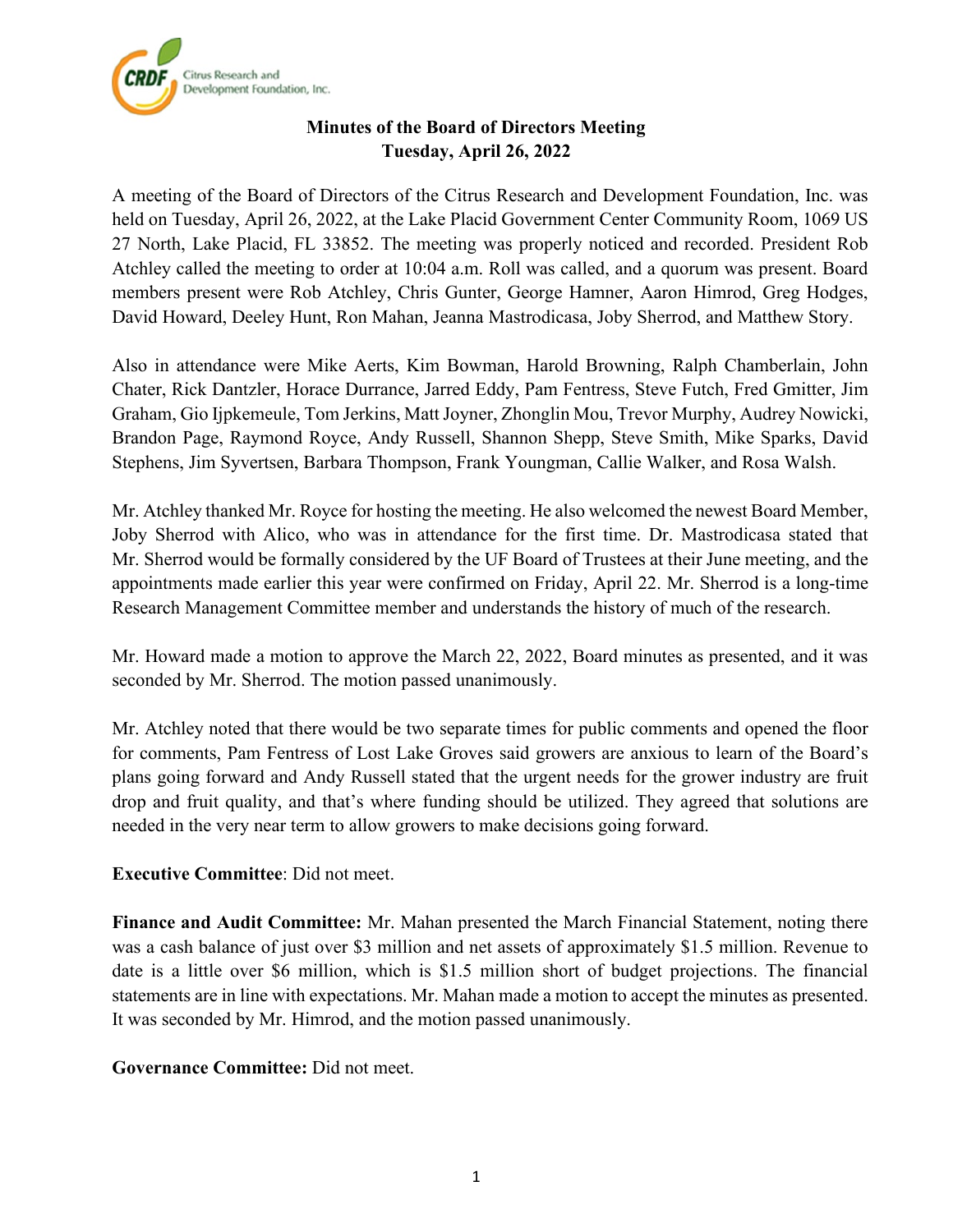**Research Management Committee:** The committee had not met. Mr. Dantzler provided updates on the directed research projects, noting that directed research allows the funding process to work more quickly.

Dr. Vashisth will soon provide a proposal to evaluate products that are already available that have Gibberellic acid, 2,4-D, and Cytokine in them. From her previous research she is not convinced there is enough Gibberellic acid in the products to make enough of an impact, so she suggests increasing the quantity of Gibberellic acid. This will be discussed during the Research Management Committee meeting to determine if that is a policy choice that they want to make. Each of the directed research proposals are being reviewed by at least one scientific advisory board member, with their input to be considered by RMC on May 11.

Two other directed research proposals have been received. Dr. Santra, University of Central Florida, was requested to provide a proposal using zinc applications, and Dr. Alferez provided his proposal studying Brassinosteroids.

Dr. Steve Futch presented a proposed RFP for directed research centering on the "Injection of OTC in Mature Citrus Trees and its Impact on Yield and Fruit Quality," levels, additives, and who should be the applicant.

Mr. Dantzler noted that Mike Aerts has reviewed the proposal and is available for questions.

Mr. Dantzler reported that he and Matt Joyner attended a meeting on May 2 with the regulators from FDACS.

Dr. Albrecht's tests to date have been on young trees. Growers asked if federal funding could be pursued. Mr. Dantzler and Mr. Joyner have met with Senator Albritton recently to discuss future funding and the plight of growers.

With the RFP still in the planning stages, Mr. Mahan made a motion to complete the proposal outline with the goal to collect as much data as possible on injecting oxytetracycline and move it forward for RMC consideration. The motion was seconded by Mr. Howard and passed unanimously.

Mr. Dantzler reported that, since CRAFT had denied the applications from the growercooperators who were seeking approval of the CRDF rootstock trials as CRAFT projects, it had become necessary to increase the amount of financial incentive to approximate that which CRAFT would have paid. In addition to the \$8.05/tree cost paid by CRDF, staff recommended \$13.95/tree for Hamlins and \$8.95/tree for Vernia and Valencia varieties. It was noted there is still a need for grower cooperators in the Ridge and Flatwoods. David Stephens noted he would be interested. Mr. Howard moved to approve the modifications to the stipends paid to grower cooperators. Seconded by Dr. Hodges, the motion carried. It was noted that CRDF must readvertise for grower cooperators with the updated terms.